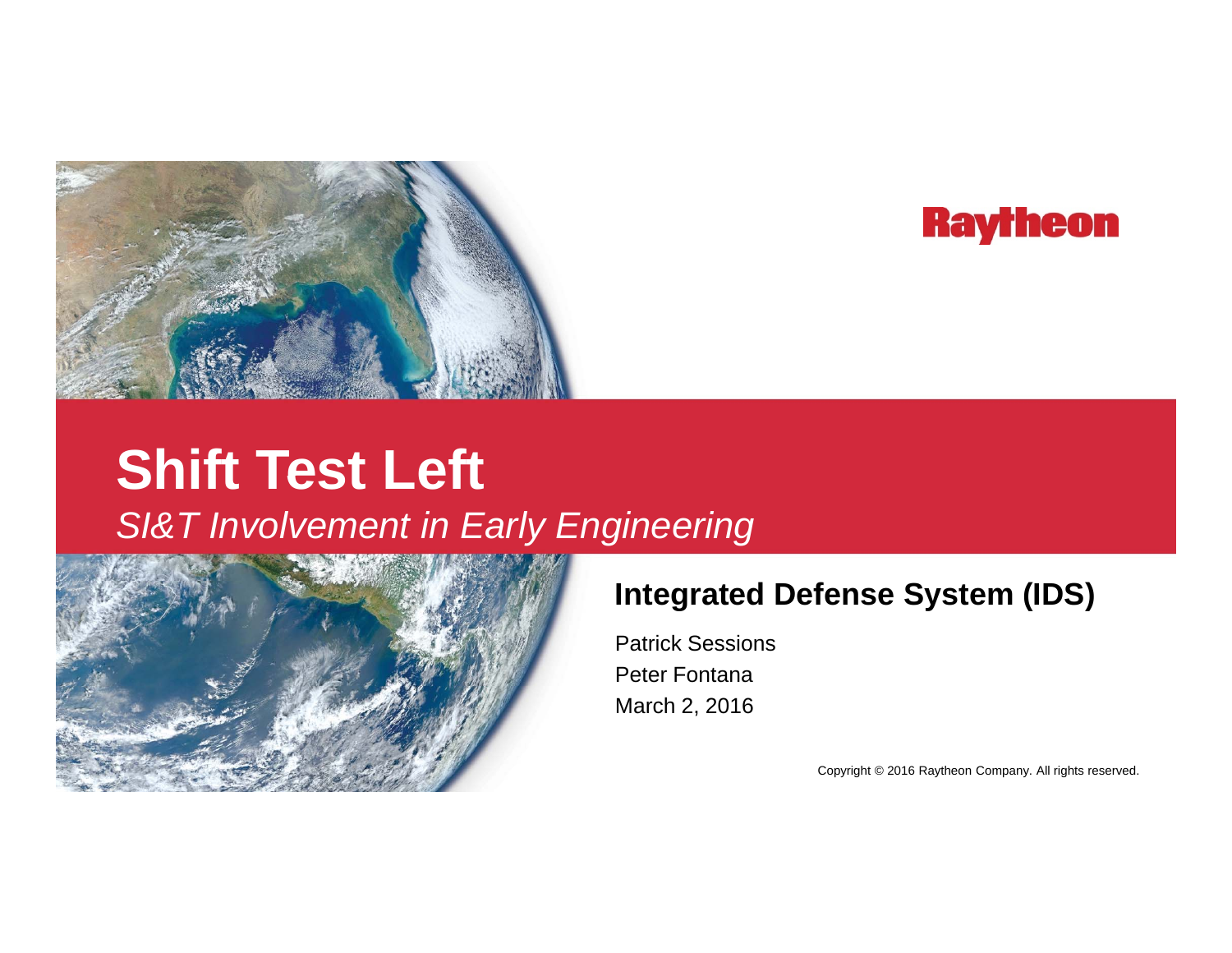#### **Shift Test Left –Raytheon SI&T Involvement in Early Engineering Integrated Defense Systems**

**NON-EXPORT-CONTROLLED TECHNICAL INFORMATION**

**This document does not contain technology or technical data controlled under either the U.S. International Traffic in Arms Regulations or the U.S. Export Administration Regulations.**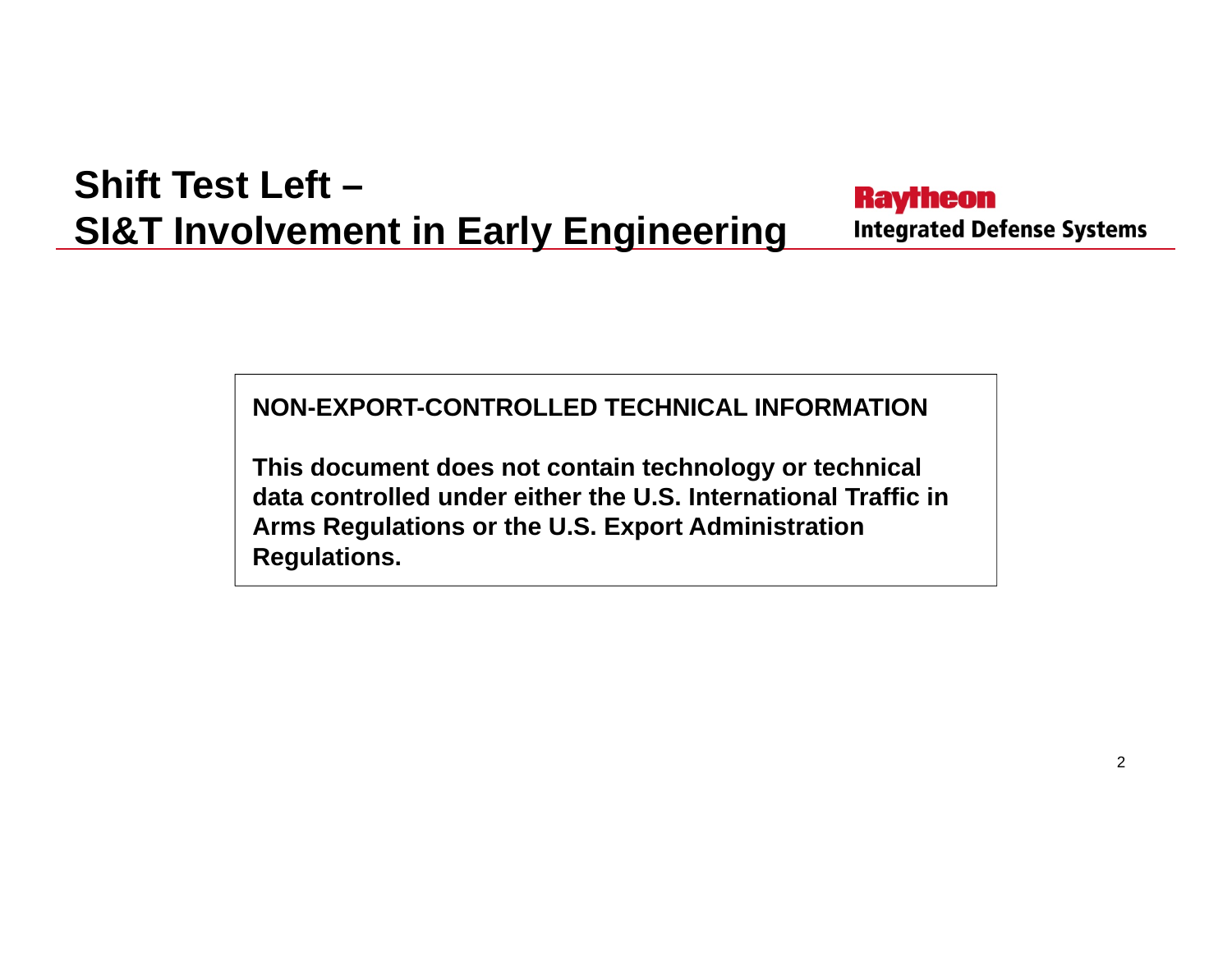### **Agenda**

**Raytheon Integrated Defense Systems** 

- Who we are
- **Introduction A Shift Test Left Philosophy**
- **Test Planning and the Agile Process**
- **System Requirements Development**
- System Architecture Development and SysML Modeling
- **Conclusion**

3/7/2016 $6 \overline{\hspace{1.6cm}3}$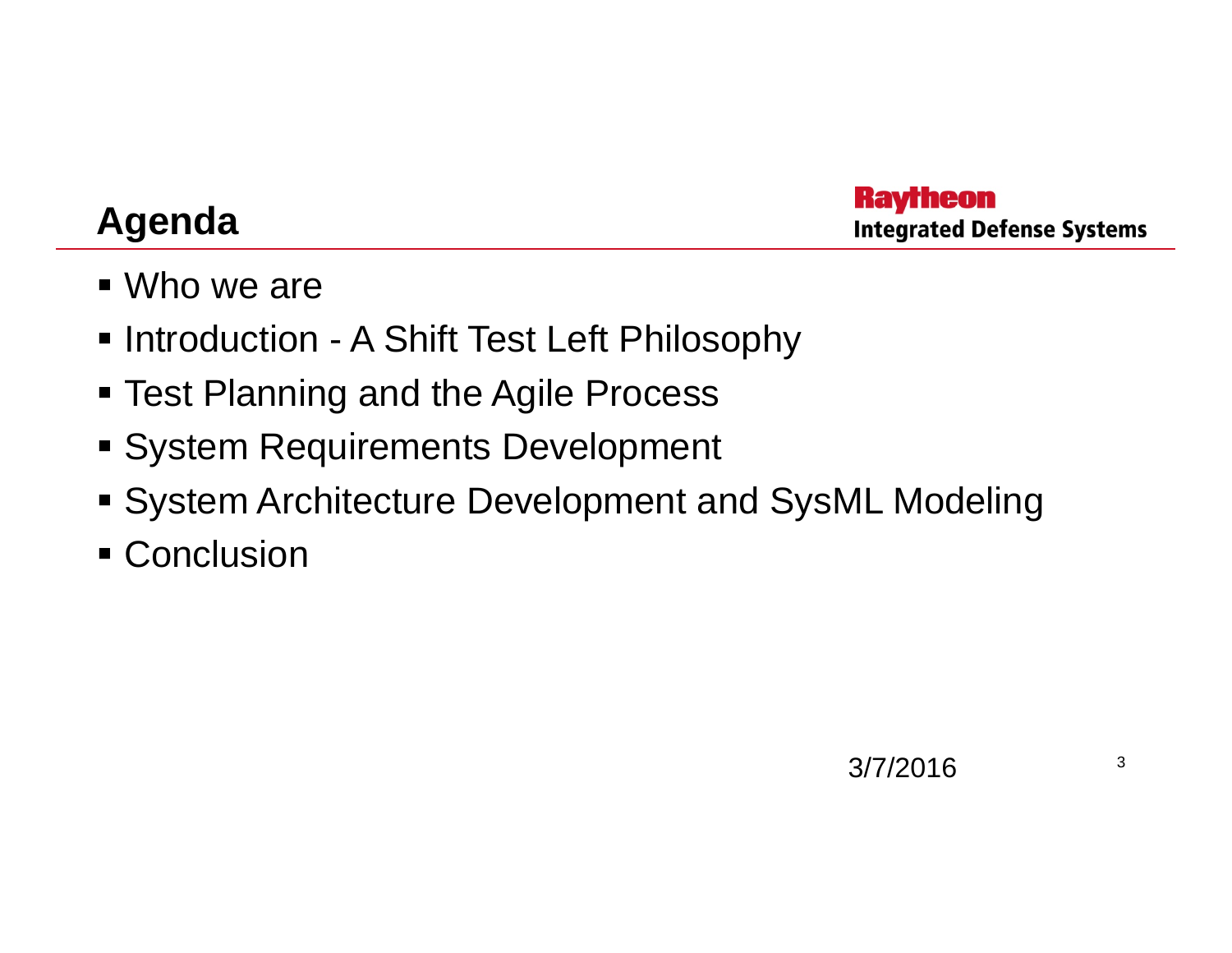## **Raytheon Company Overview**

**Raytheon Integrated Defense Systems** 

A technology and innovation leader specializing in defense, civil government and cybersecurity markets throughout the world.

- 2014 NET SALES: \$23 BILLION
- 61,000 EMPLOYEES WORLDWIDE
- HEADQUARTERS: WALTHAM, MASSACHUSETTS



3/7/2016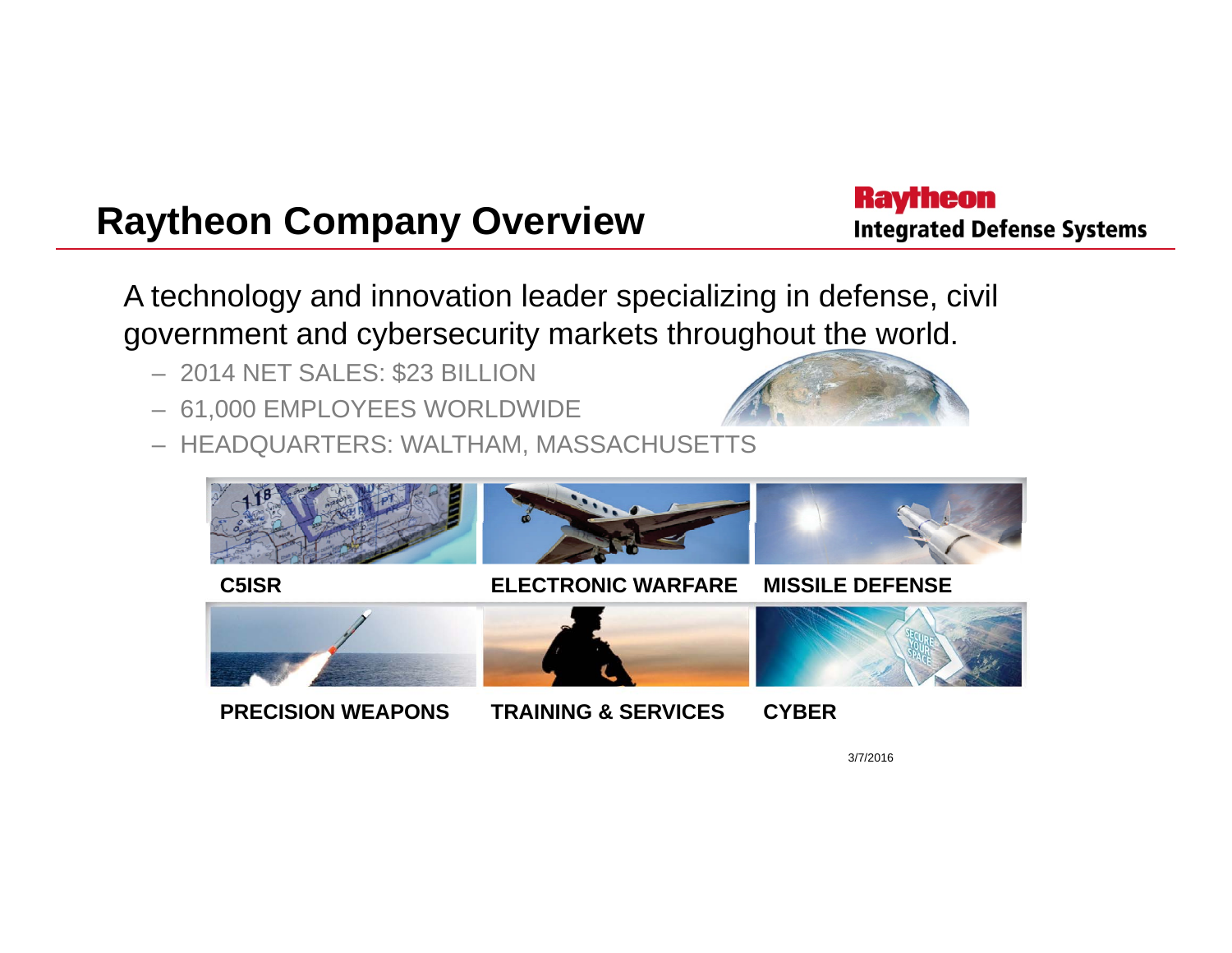## **Introduction to IDS - SVTAD**

**Ravrheon Integrated Defense Systems** 

- **Integrated Defense Systems:** 
	- Specializes in air and missile defense, large land- and sea-based radars and systems for managing command, control, communications, computers, cyber, intelligence, surveillance and reconnaissance (C5ISR)
	- Produces air traffic management systems, sonars, torpedoes and electronic systems for ships
- System Verification Test & Analysis Directorate (SVTAD):
	- Responsible for the Integration, Verification, and Validation (V&V) of all IDS products
	- Develops the processes, standards, and expertise to ensure that our customers products are taken from subsystems to integrated deployed systems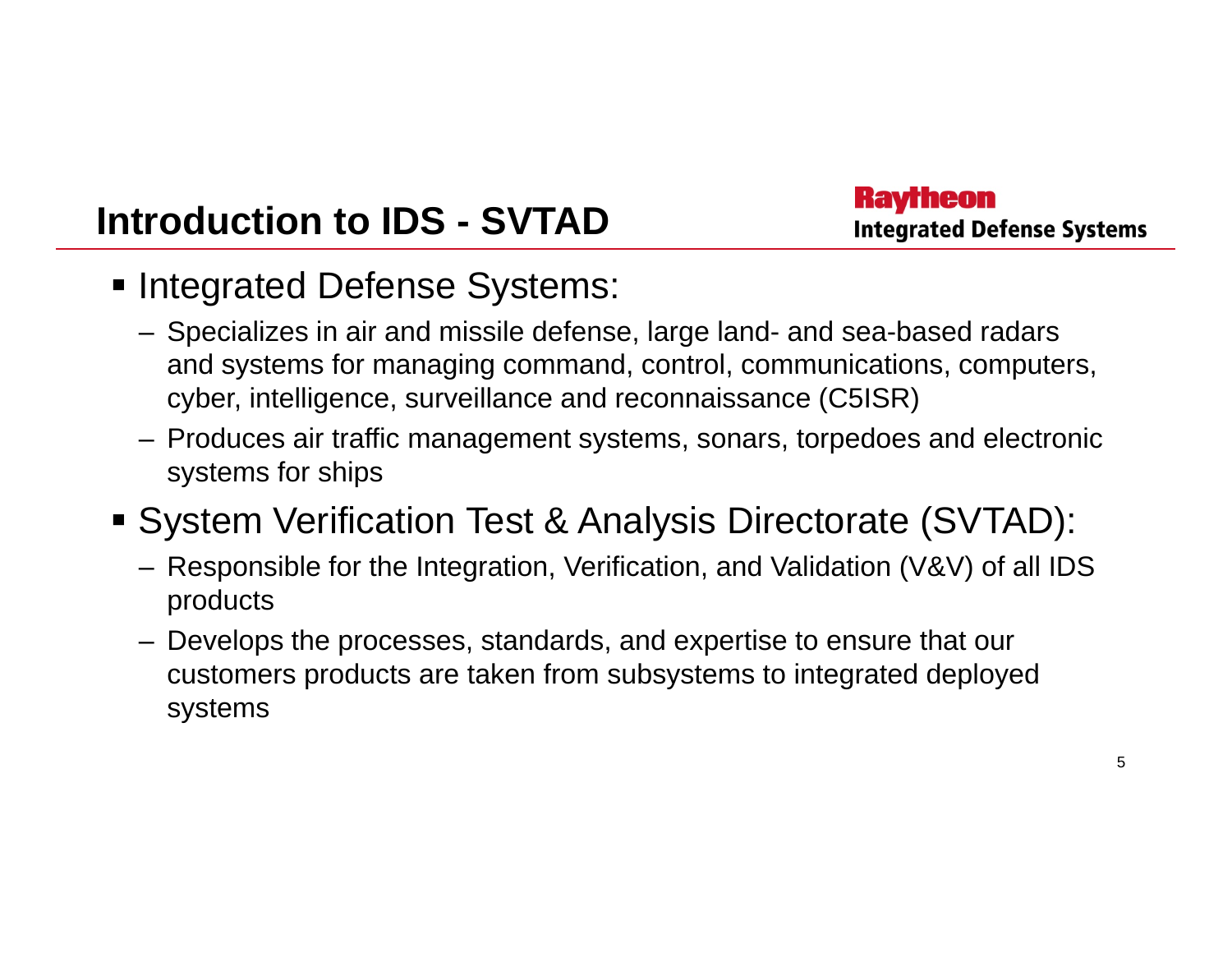### **Introduction**

#### **– A** *Shift Test Left* **philosophy**

#### **Raytheon Integrated Defense Systems**

- Our current test approach is to shift System Integration and Test Engineering earlier into the program lifecycle
- **Some strategies included in this approach:** 
	- Expansion of Agile development
	- Adoption of Acceptance Test-Driven Development (ATDD) concepts
	- System modeling for Test
	- The "Test Runway"
- **Key benefits and challenges from the shift seen in:** 
	- Test Planning and the Agile Process
	- System Requirements Development
	- Involvement in System Architecture Development and SysML Modeling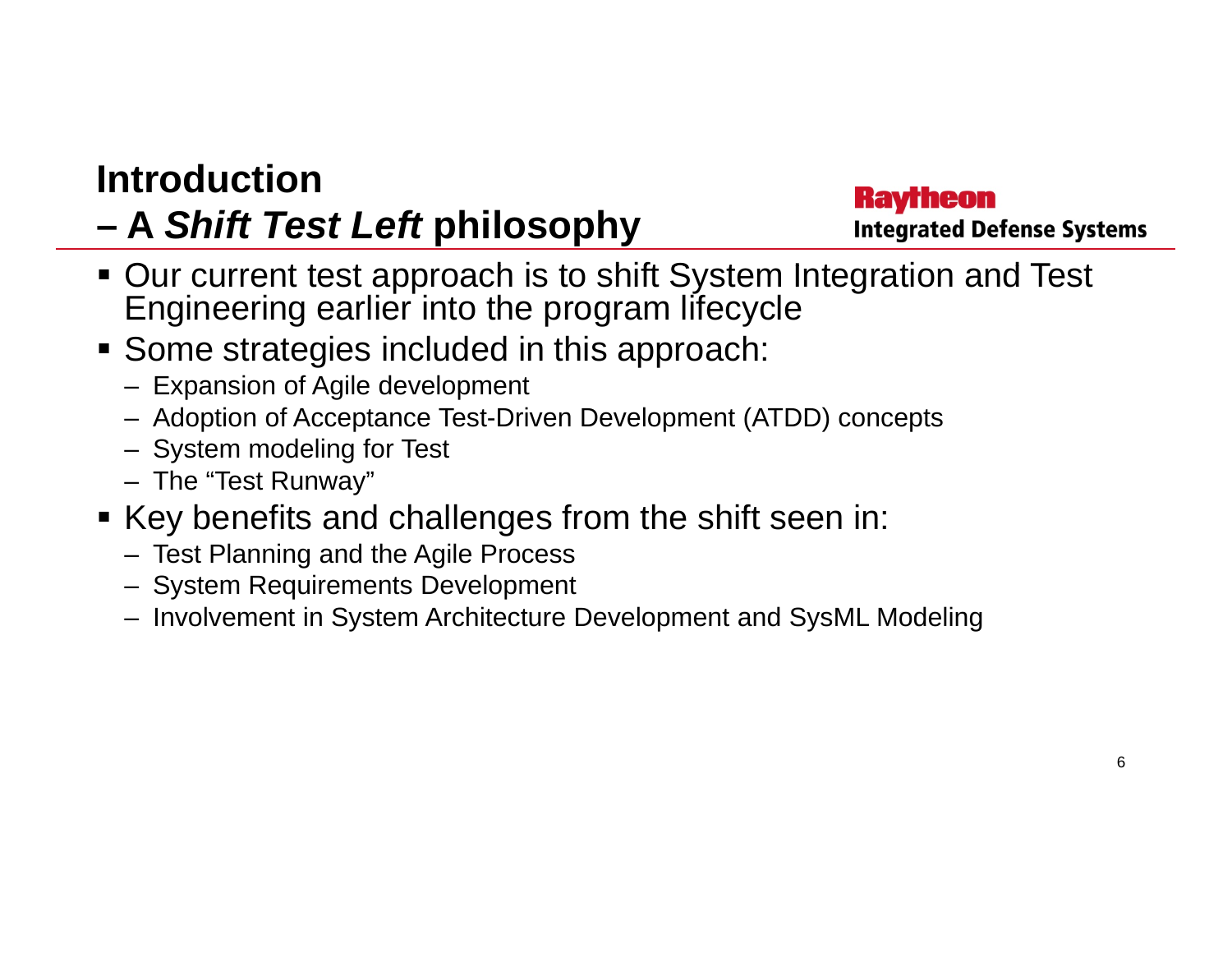#### **Test Left Philosophy –***A Squeeze of the "V"*

#### **Ravrheon Integrated Defense Systems**

- Expansion of Agile development to include all Systems Engineering
- Adoption of Acceptance Test-Driven Development (ATDD) concepts
- Use Case scenarios to drive System Test Cases
- Test Optimization:
	- Partition test cases for alignment to test events
	- Cooperate to share across program and test function
- Defining the "Test Runway"
	- Mapping Integration Strategy to Features, Capabilities, and Scaled Agile Work Items



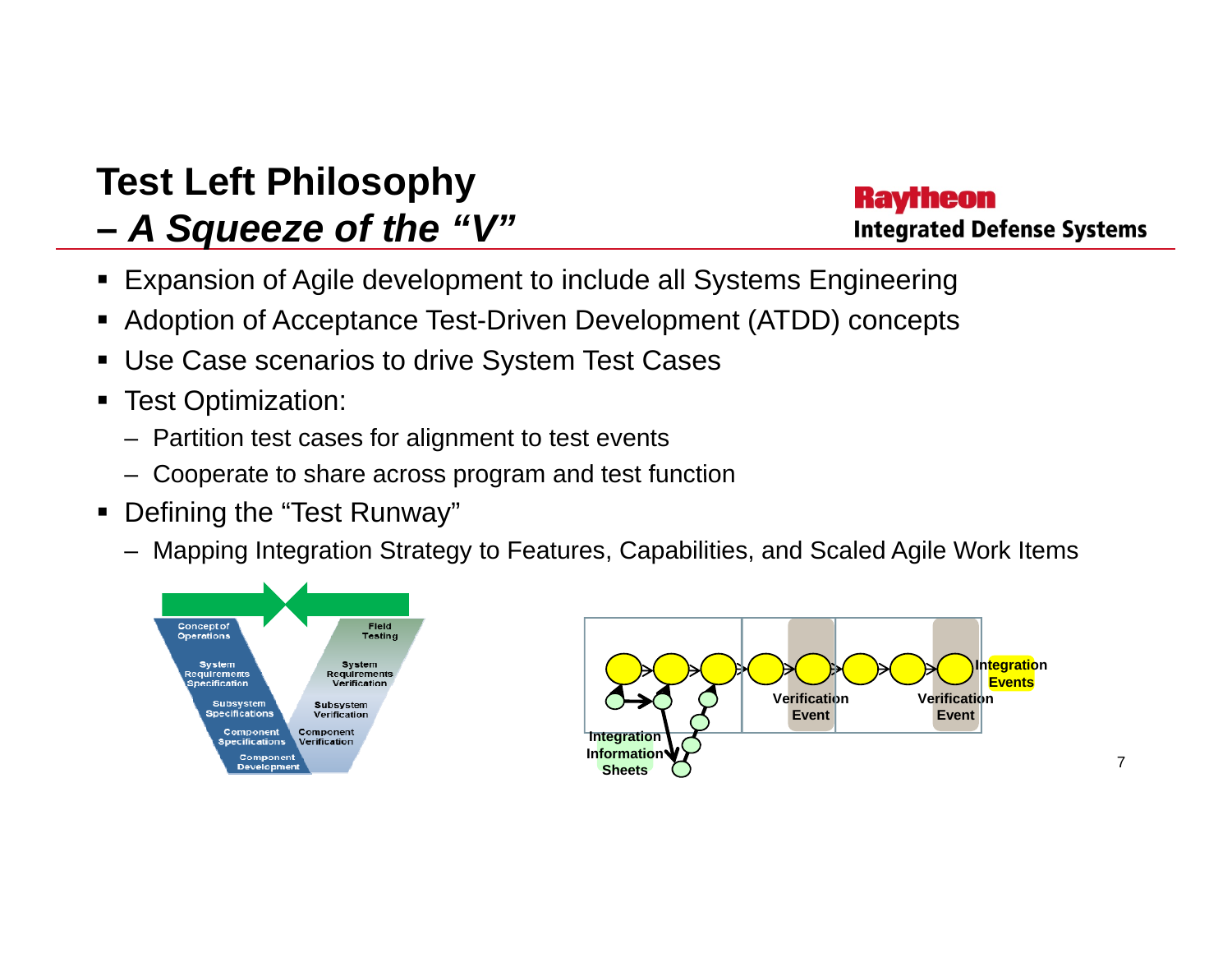### **Test Planning and the Agile Process**

#### **Raytheon Integrated Defense Systems**

- Test Leadership involvement in Scaled Agile Planning:
	- Focus on defining a System Integration Flow
	- Drive alignment of the incremental test events and the system development tracked by Scaled Agile work items

#### **Benefits:**

- Early creation of better test plans
	- Ensure alignment from development and sub-system testing through formal system level verification events
- Increased team focus and confidence seen when aligned test plans are available to the team early in development
- Less potential for downstream rework
- When problems "pop up" it's easier to assess the impact on Test
- Challenges:
	- Difficult to plan when system architecture and design concepts are not fully fleshed out
	- It's a Culture Change!

*"How do we line this up ?"*

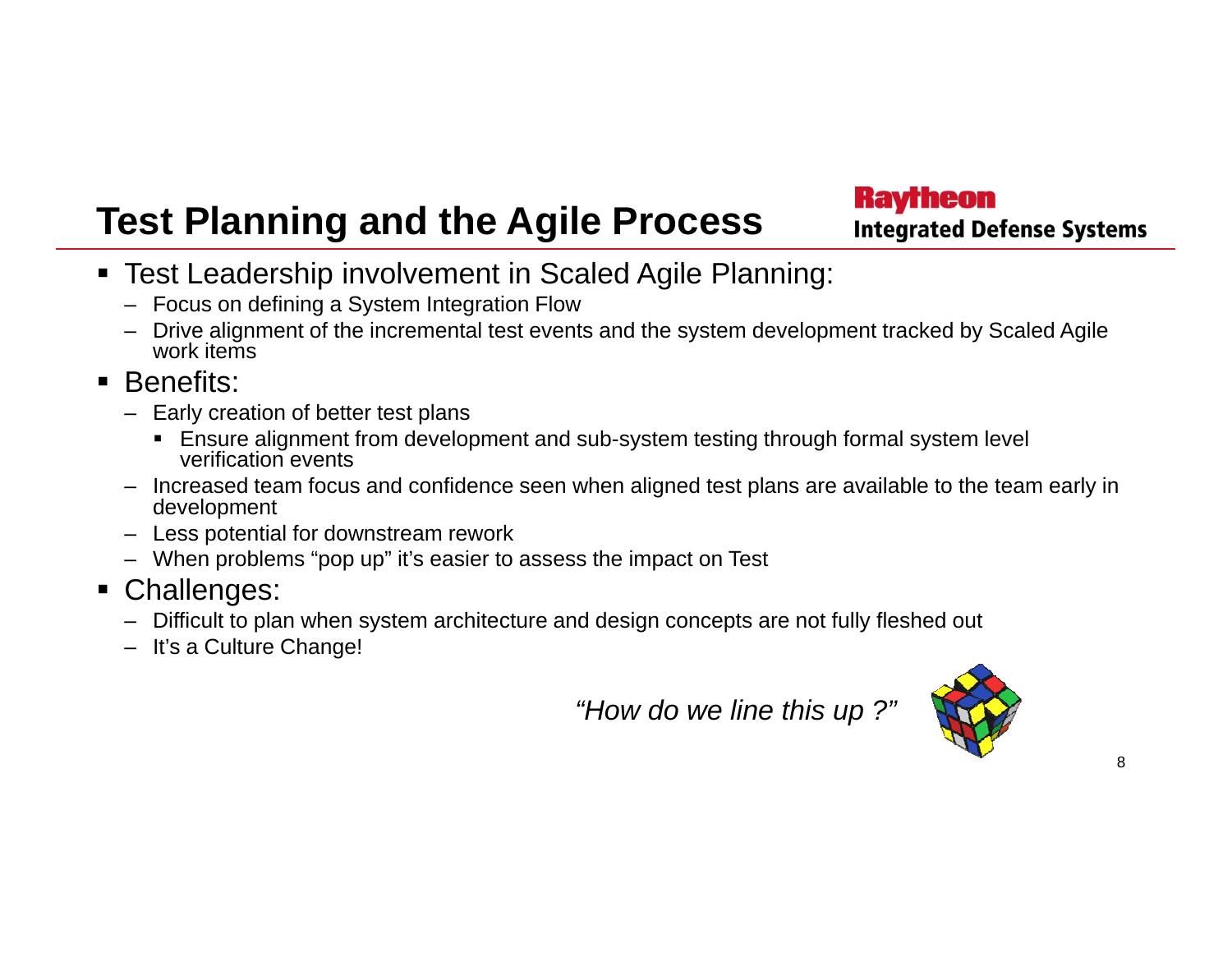## **System Requirements Development**

**Raytheon Integrated Defense Systems** 

- Early Test Team engagement during Requirements Development
- Benefits:
	- Provides insight into the testability of the system
	- Surfaces issues and influences development promoting overall testability
		- Helps produce verifiable, concise, unambiguous requirements
			- *"The system shall not…"*
	- Opportunity to develop initial test methods and approaches alongside engineering teams writing the requirements
	- Provides an early opportunity to assess applicability of Test Automation
	- Allows for significant "*Get Smart Time* "
- ٠ Challenges:
	- Comes with some Churn!
	- $\,$  Fewer knowledgeable Subject Matter Experts (SMEs) may be available on the program during early phases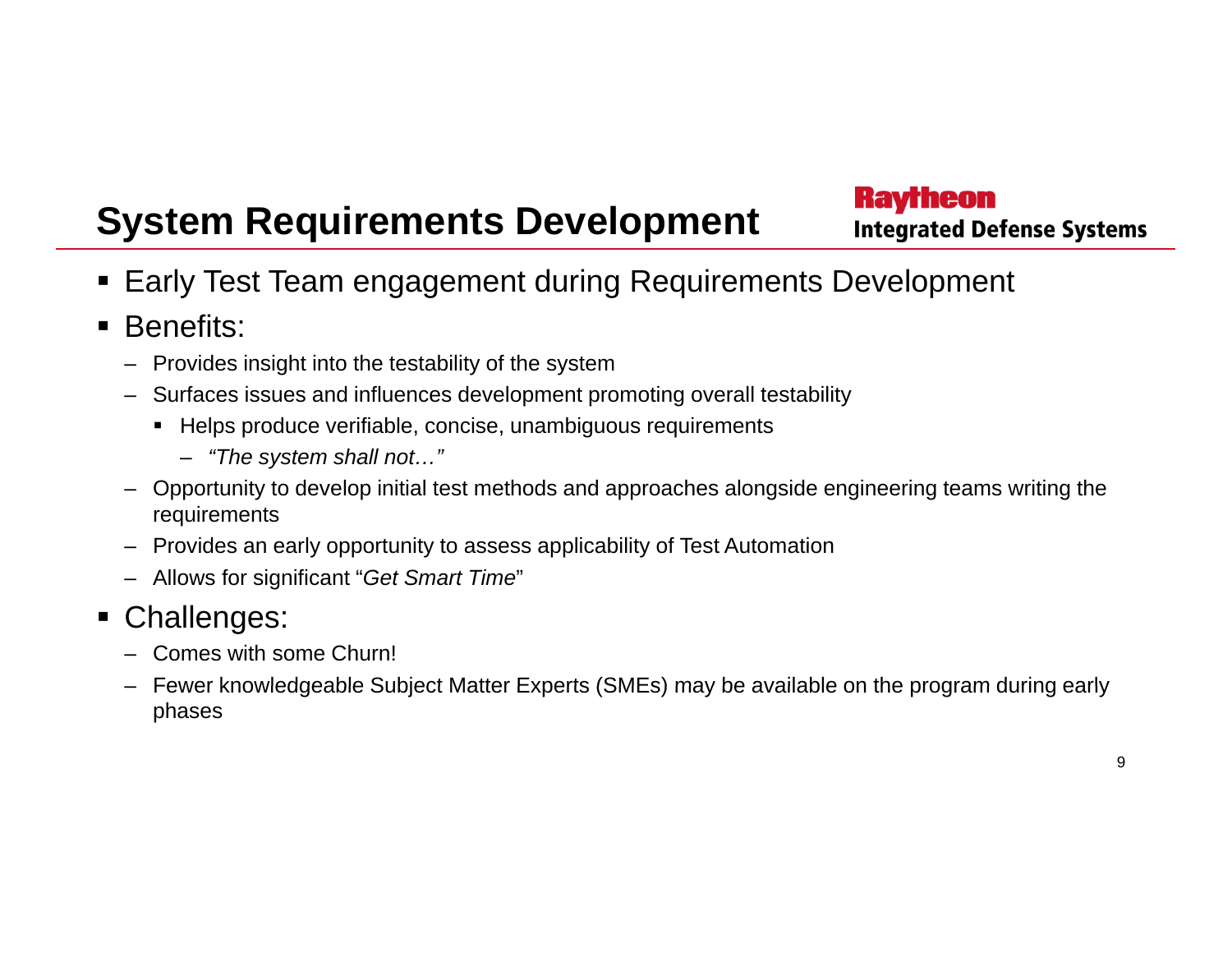#### **System Architecture Development and Ravrheon SysML Modeling Integrated Defense Systems**

- Test Team involvement during the System Architecture and Design
- **Benefits:** 
	- Aids in the development of a test architecture in parallel with the maturing system design
	- Can influence the system architecture and models at the time of development to benefit the Test Teams
		- Identify Test Cases (Shared Products / Multi-Purpose / Reusable)
	- Great training New SMEs emerge!
	- Can assist with assessment of Test Automation
- Challenges:
	- Required training Modeling not historically <sup>a</sup> Test team task
	- Negative reactions to "What's new"
	- Creating and maintaining SysML models can be costly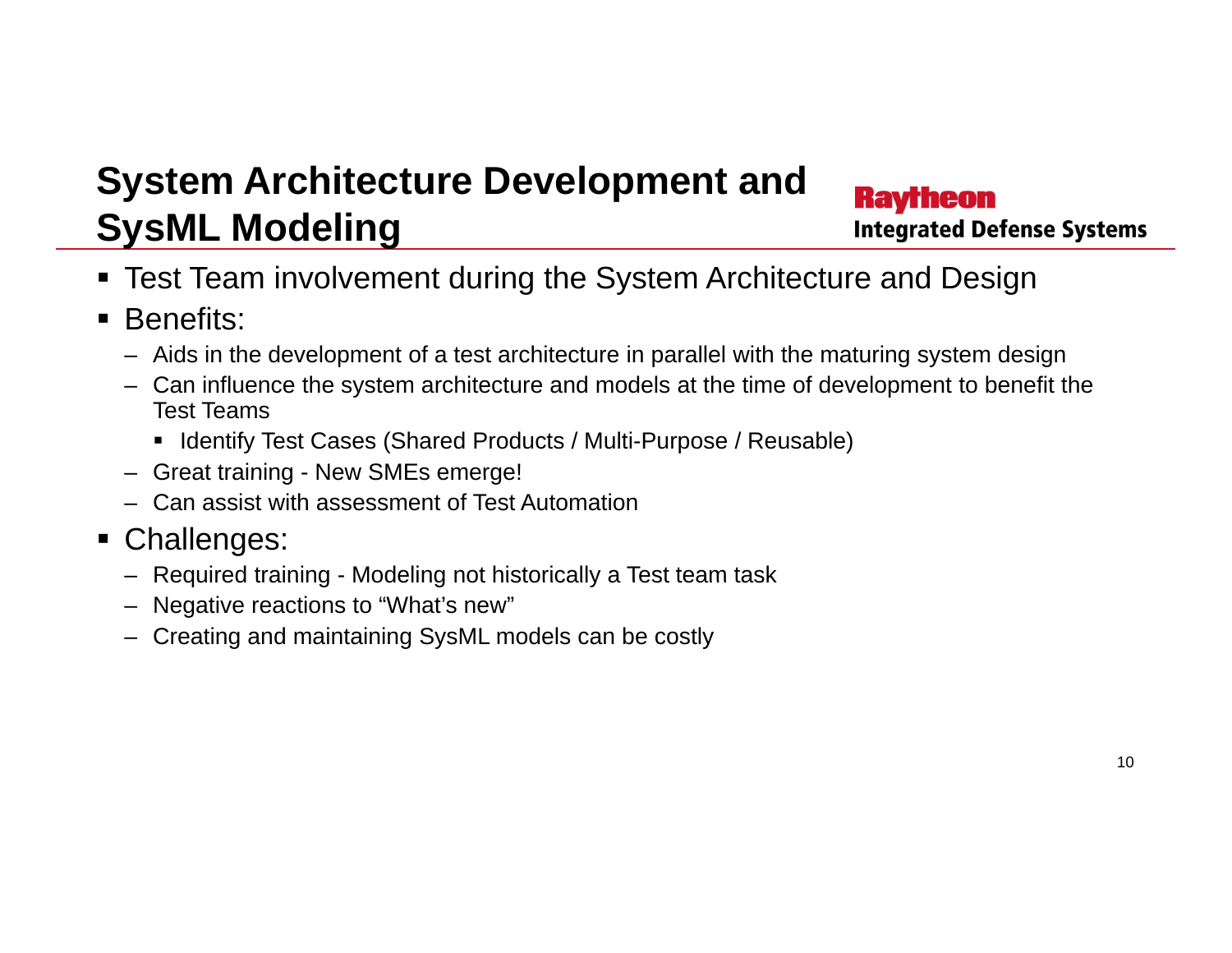# **Conclusion - A** *Shift Test Left* **philosophy**

- Our current test approach is to shift System Integration and Test Engineering earlier into the program lifecycle
- **Some strategies include:** 
	- Expansion of Agile development
	- Adoption of Acceptance Test-Driven Development (ATDD) concepts
	- System modeling for Test
	- The "Test Runway"
- **Key benefits and challenges from the shift seen in:** 
	- IV&V Planning and the Agile Process
	- System Requirements Development
	- Involvement in System Architecture Development and SysML Modeling

*B fit t i h h ll ! Benefits outweigh challenges!***Through shared experience and Lessons Learned some challenges can be mitigated**